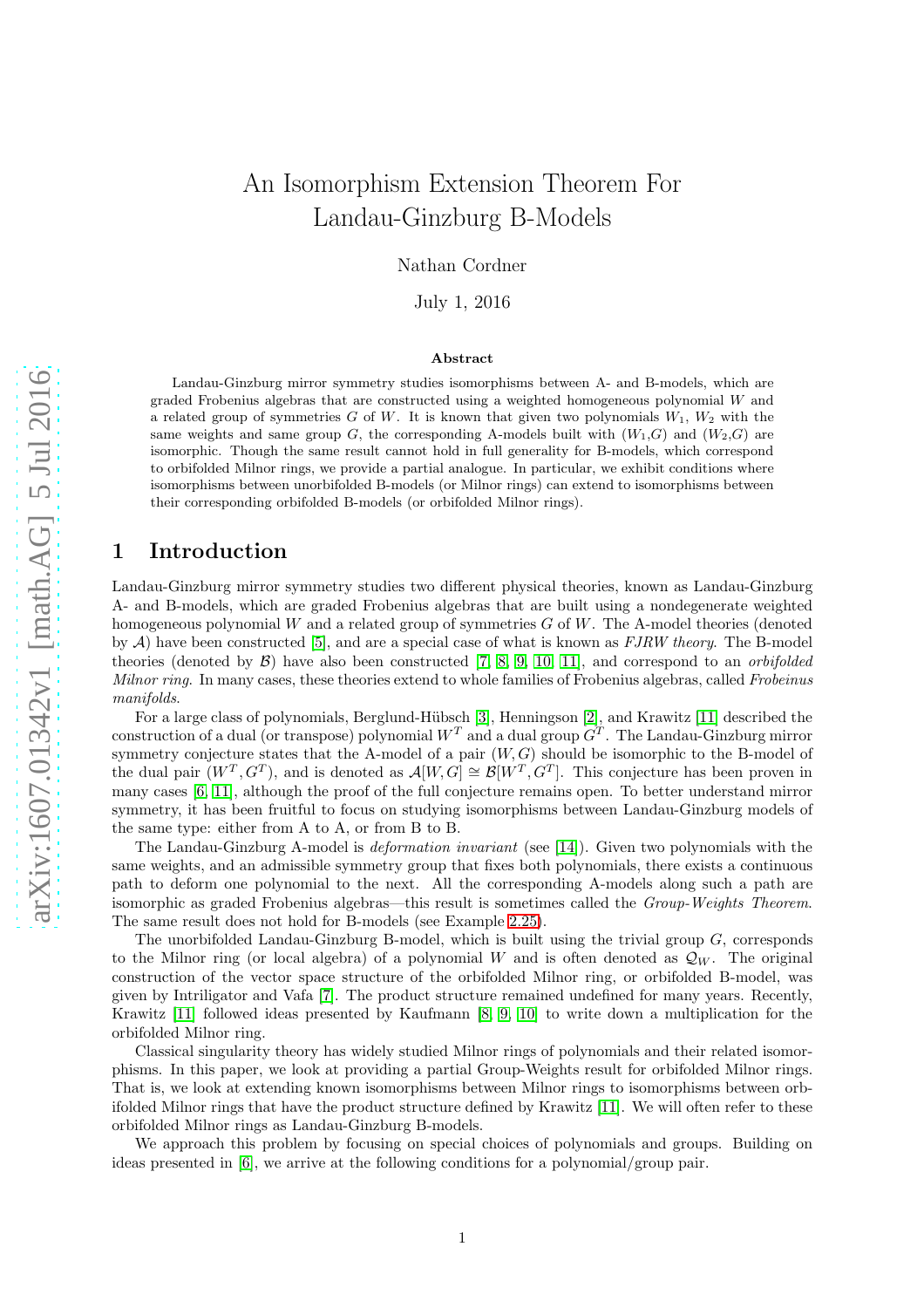<span id="page-1-0"></span>**Definition 1.1.** A pair  $(W, G)$  is *well behaved* if  $W = \sum W_i$ , where each  $W_i$  is an admissible polynomial in distinct variables, and  $G = \bigoplus G_i$ , where each  $g \in \overline{G_i}$  either fixes all or none of the variables of  $W_i$  for each i.

As we will note later, a large class of polynomial/group pairs that satisfy this condition include the two-variable *admissible* polynomials together with any of their symmetry groups. However, some polynomials in three or more variables (such as *chain* polynomials) may have choices of symmetry groups that do not form well-behaved pairs.

We note that Definition [1.1](#page-1-0) is similar to Property  $(*)$  of [\[6\]](#page-9-8) (see also Definition [3.1\)](#page-4-1). We also require that the particular isomorphism between Milnor rings be *equivariant*. That is, when applying a nontrivial group of symmetries, the isomorphism respects the group action on the Milnor ring's vector space basis. The following theorem is the main result of the paper.

**Theorem [3.6.](#page-7-0)** *Let*  $(W, G)$  *and*  $(V, G)$  *be well behaved.* If  $\phi : \mathcal{Q}_W \to \mathcal{Q}_V$  *is an equivariant isomorphism of graded Frobenius algebras, then*  $\phi$  *extends to an isomorphism*  $\psi : \mathcal{B}[W, G] \to \mathcal{B}[V, G]$ *.* 

It turns out that when Milnor rings are isomorphic, the corresponding polynomials will have the same weights (up to ordering of variables, see Theorem [2.22\)](#page-4-2). Therefore Theorem [3.6](#page-7-0) is a partial Group-Weights theorem for orbifolded Milnor rings. In Section 4 we give examples of cases where this theorem applies.

## 2 Preliminaries

Here we will introduce some of the concepts needed to understand the theory of this paper.

### 2.1 Admissible Polynomials

**Definition 2.1.** For a polynomial  $W \in \mathbb{C}[x_1, \ldots, x_n]$ , we say that W is *nondegenerate* if it has an isolated critical point at the origin.

**Definition 2.2.** Let  $W \in \mathbb{C}[x_1, \ldots, x_n]$ . We say that W is *quasihomogeneous* if there exist positive rational numbers  $q_1, \ldots, q_n$  such that for any  $c \in \mathbb{C}$ ,  $W(c^{q_1}x_1, \ldots, c^{q_n}x_n) = cW(x_1, \ldots, x_n)$ .

We often refer to the  $q_i$  as the *quasihomogeneous weights* of a polynomial  $W$ , or just simply the *weights* of W, and we write the weights in vector form  $J = (q_1, \ldots, q_n)$ .

**Definition 2.3.**  $W \in \mathbb{C}[x_1,\ldots,x_n]$  is *admissible* if W is nondegenerate and quasihomogeneous with unique weights, having no monomials of the form  $x_ix_j$  for  $i \neq j$ .

The condition that W have no cross-term monomials is necessary for constructing the A-model. Because the construction of  $\mathcal{A}[W,G]$  requires an admissible polynomial, we will only be concerned with admissible polynomials in this paper. In order for a polynomial to be admissible, it needs to have at least as many monomials as variables. Otherwise its quasihomogeneous weights cannot be uniquely determined. We now state the main subdivision of the admissible polynomials.

Definition 2.4. Let W be an admissible polynomial. We say that W is *invertible* if it has the same number of monomials as variables. If W has more monomials than variables, then it is *noninvertible*.

Admissible polynomials with the same number of variables as monomials are called invertible, since their associated exponent matrices are square and invertible.

**Definition 2.5.** Let  $W \in \mathbb{C}[x_1,\ldots,x_n]$ . If we write W as a sum of monomials  $W = \sum_{i=1}^m c_i \prod_{j=1}^n x_j^{a_{ij}},$ then the associated *exponent matrix* is defined to be  $A = (a_{ij})$ .

We further observe that if W is invertible, we can rescale variables to force each coefficient  $c_i$  to equal one—which we will do in this paper. The invertible polynomials can also be decomposed into sums of three types of polynomials, called the *atomic types*.

Theorem 2.6 (Theorem 1 of [\[12\]](#page-9-10)). *Any invertible polynomial is the decoupled sum of polynomials in one of three atomic types:*

Fermat type: 
$$
W = x^a
$$
,  
Loop type:  $W = x_1^{a_1}x_2 + x_2^{a_2}x_3 + \cdots + x_n^{a_n}x_1$ ,  
Chain type:  $W = x_1^{a_1}x_2 + x_2^{a_2}x_3 + \cdots + x_n^{a_n}$ .

We also assume that the  $a_i \geq 2$  to avoid terms of the form  $x_i x_j$  for  $i \neq j$ .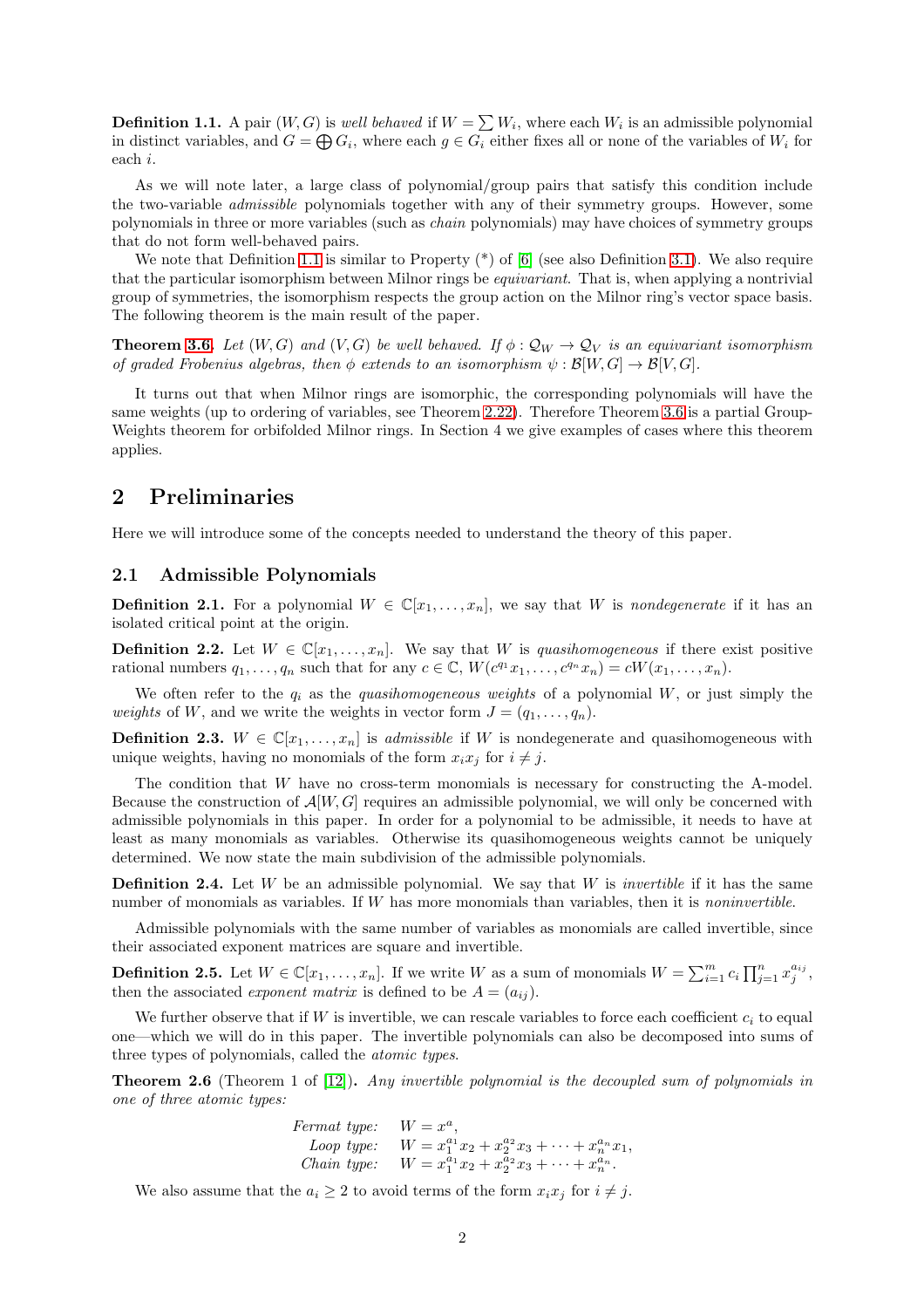#### 2.2 Symmetry Groups

Definition 2.7. Let W be an admissible polynomial. We define the *maximal diagonal symmetry group* of W to be  $G_W^{\max} = \{(\zeta_1, ..., \zeta_n) \in (\mathbb{C}^{\times})^n \mid W(\zeta_1 x_1, ..., \zeta_n x_n) = W(x_1, ..., x_n)\}.$ 

The proofs of Lemma 2.1.8 in [\[5\]](#page-9-0) and Lemma 1 in [\[1\]](#page-9-11) show that  $G_W^{\max}$  is finite and that each coordinate of every group element is a root of unity. The group operation in  $G_W^{\text{max}}$  is coordinate-wise multiplication. But since additive notation is often more convenient, we use the map  $(e^{2\pi i\theta_1}, \ldots, e^{2\pi i\theta_n}) \mapsto (\theta_1, \ldots, \theta_n)$ mod Z taking  $G_W^{\max}$  to  $(\mathbb{Q}/\mathbb{Z})^n$ . Hence we will often write  $G_W^{\max} = \{g \in (\mathbb{Q}/\mathbb{Z})^n \mid Ag \in \mathbb{Z}^m\}$ , where A is the  $m \times n$  exponent matrix of W.

**Definition 2.8.** In this notation,  $G_W^{\max}$  is a subgroup of  $(\mathbb{Q}/\mathbb{Z})^n$  with respect to coordinate-wise addition. For  $g \in G_W^{\max}$ , we can write g uniquely as  $(g_1, \ldots, g_n)$ , where each  $g_i$  is a rational number in the interval  $[0,1)$ . The  $g_i$  are called the *phases* of g.

That being said, as a matter of convenience we will often use equivalent representatives of the  $q_i$  that lie outside the interval [0,1) to write down group elements.

#### 2.3 Graded Frobenius Algebras

Landau-Ginzburg A- and B-models are algebraic objects that are endowed with many levels of structure. In this paper, we will chiefly be concerned with their structure up to the level of graded Frobenius algebras. We will only develop the theory needed for this paper. We refer the interested reader to [\[5\]](#page-9-0) for more details on the construction of the A-model. [\[6\]](#page-9-8), [\[11\]](#page-9-5), and [\[14\]](#page-9-9) also contain more information on constructing A- and B-models, and related isomorphisms.

**Definition 2.9.** A *graded Frobenius algebra* is a graded algebra A with a *pairing*  $\langle \cdot, \cdot \rangle : A \times A \rightarrow \mathbb{C}$  that is

• Symmetric:  $\langle x, y \rangle = \langle y, x \rangle$  for all  $x, y \in A$ ,

• Linear:  $\langle \alpha x + \beta y, z \rangle = \alpha \langle x, z \rangle + \beta \langle y, z \rangle$  for all  $x, y, z \in A$  and  $\alpha, \beta \in \mathbb{C}$ ,

• Nondegenerate: for every  $x \in A$  there exists  $y \in A$  such that  $\langle x, y \rangle \neq 0$ .

The pairing further satisfies the *Frobenius property*, meaning that  $\langle x \cdot y, z \rangle = \langle x, y \cdot z \rangle$  for all  $x, y, z \in A$ .

#### 2.4 Unorbifolded B-Models

**Definition 2.10.** For any polynomial W, the algebra  $\mathcal{Q}_W = \mathbb{C}[x_1,\ldots,x_n]/(\frac{\partial W}{\partial x_1},\ldots,\frac{\partial W}{\partial x_n})$  is called the *Milnor ring* (or *local algebra*) of W.

We note that  $\mathcal{Q}_W$  has a vector space structure with a basis consisting of monomials.

**Theorem 2.11** (Theorem 2.6 of [\[14\]](#page-9-9)). *If* W *is admissible, then*  $Q_W$  *is finite dimensional.* 

We will further think of the Milnor ring as a graded vector space over  $\mathbb{C}$ , by defining the degree of a monomial in  $\mathcal{Q}_W$  to be  $\deg(x_1^{a_1}x_2^{a_2}\ldots x_n^{a_n})=2\sum_i^n a_iq_i$ , where the  $q_i$  are the quasihomogeneous weights of  $W$ . We have the following well-known results about the vector space structure of the Milnor ring (see Section 2.1 of [\[11\]](#page-9-5)). First,  $\dim(Q_W) = \prod_{i=1}^n \left(\frac{1}{q_i} - 1\right)$ . Second, the highest degree of its graded pieces is  $2\sum_{i=1}^{n} (1-2q_i)$ . The number  $\sum_{i=1}^{n} (1-2q_i)$  is called the *central charge*, and is denoted by  $\hat{c}$ . To make  $\mathcal{Q}_W$  into a graded Frobenius algebra, we need to define a pairing function.

**Definition 2.12.** For an admissible polynomial W, let  $m, n \in \mathcal{Q}_W$ . We define the *pairing*  $\langle m, n \rangle$  to be the complex number that satisfies

$$
mn = \frac{\langle m, n \rangle}{\mu} \text{Hess}(W) + \text{ terms of degree less than } \text{deg}(\text{Hess}(W)),
$$

where  $\mu$  is the dimension of  $\mathcal{Q}_W$  as a vector space and Hess $(W)$  is the *Hessian* of  $W$ —or the determinant of the matrix of second partial derivatives of W.

As noted by Krawitz [\[11\]](#page-9-5), we can represent  $Hess(W)$  as a monomial in the Milnor ring. Further, the elements of highest degree in the Milnor ring form a one-dimensional subspace that is spanned by  $Hess(W)$ .

The Milnor ring, together with the grading of the monomial basis and this pairing function, forms a graded Frobenius algebra.

**Definition 2.13.** We define the *unorbifolded* B-model  $\mathcal{B}[W,\{0\}]$  by  $\mathcal{B}[W,\{0\}] = \mathcal{Q}_W$ .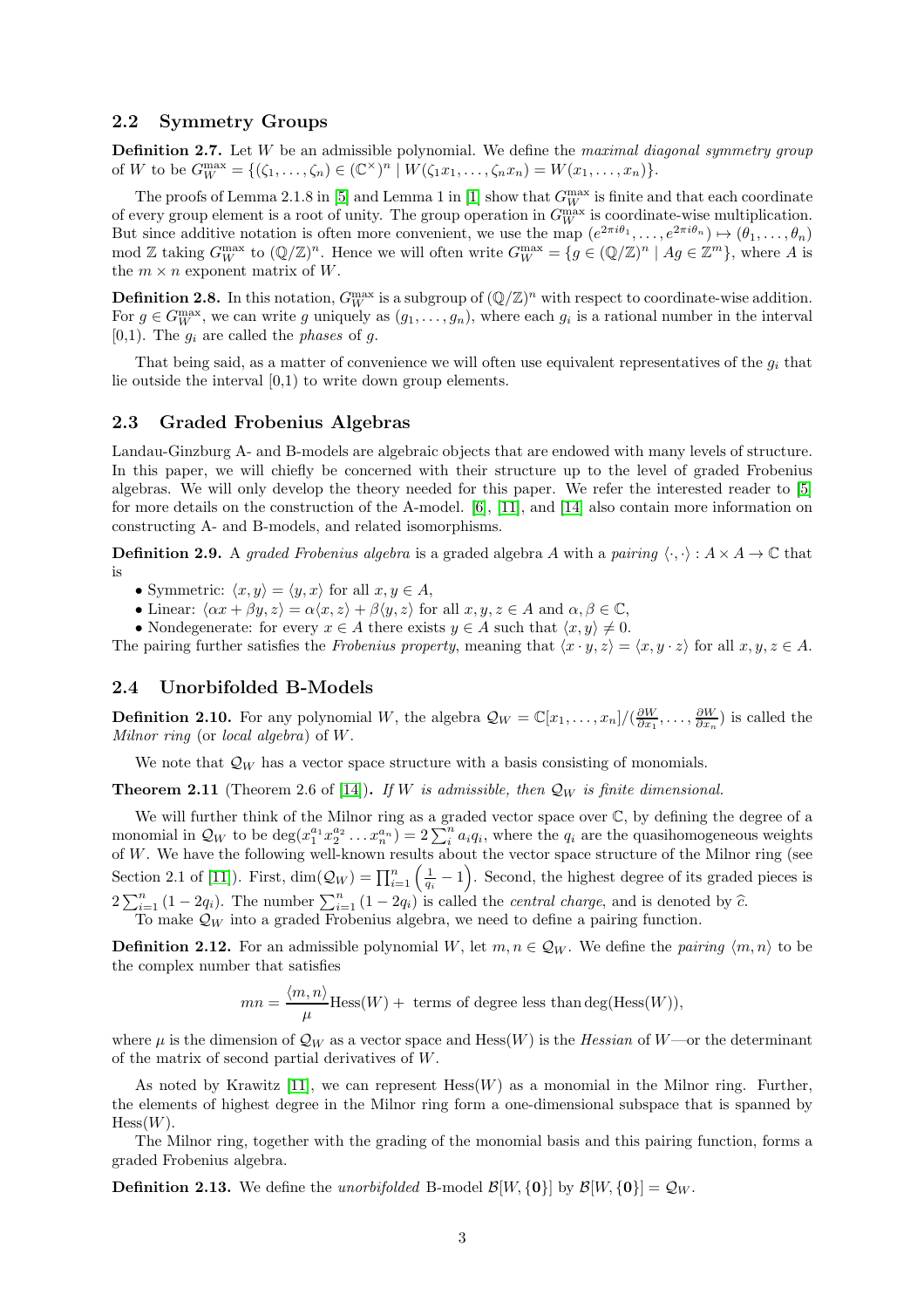#### 2.5 Orbifolded B-Models

Constructing orbifolded B-models for a general group  $G$  has historically been a hard problem. Kaufmann did a lot of work in this area [\[8,](#page-9-2) [9,](#page-9-3) [10\]](#page-9-4), but in this paper we focus on the most important case for Landau-Ginzburg mirror symmetry: the diagonal subgroup of  $SL(n, \mathbb{C})$ . We follow the construction of Krawitz [\[11\]](#page-9-5), built on the work of Kaufmann.

**Definition 2.14.** Let  $W \in \mathbb{C}[x_1,\ldots,x_n]$  be admissible, and let  $g = (g_1,\ldots,g_n) \in G_W^{\max}$ . The *fixed locus* of the group element g is the set  $fix(g) = \{x \in \mathbb{C}^n \mid g(x) = 0\}.$ 

The notation  $W|_{\text{fix}(g)}$  denotes the restriction of the polynomial W to the variables in the set fix $(g)$ . We now state how  $G$  acts on the Milnor ring.

**Definition 2.15.** Let W be an admissible polynomial, and let  $g \in G_W^{\max}$ . We define the map  $g^*$ :  $\mathcal{Q}_W \to \mathcal{Q}_W$  by  $g^*(m) = \det(g)m \circ g$ . (Here we think of g as being a diagonal map with multiplicative coordinates). This is the *group action* on the elements of  $\mathcal{Q}_W$ , sometimes denoted as  $q \cdot m$ .

**Definition 2.16.** Let W be an admissible polynomial, and let  $G \leq G_{W}^{\max}$ . The G-invariant subspace of  $\mathcal{Q}_W$  is defined to be  $\mathcal{Q}_W^G = \{ m \in \mathcal{Q}_W \mid g^*(m) = m \text{ for each } g \in G \}.$ 

To construct an orbifolded B-model, we restrict G to be a subgroup of  $G_W^{\max} \cap SL(n, \mathbb{C})$ .

**Definition 2.17.** Let W be an admissible polynomial, and  $G \leq G_W^{\max} \cap SL(n, \mathbb{C})$  where n is the number of variables of W. We define the underlying vector space of  $\mathcal{B}[W, G]$  to be  $\bigoplus$ g∈G  $\left(\mathcal{Q}_{W|_{\textrm{fix}(g)}}\right)^G$ , where  $(\cdot)^G$ denotes all the G-invariants. This is called the B-model *state space*.

The condition that  $G \leq G_{W}^{\max} \cap SL(n, \mathbb{C})$  is required to construct the orbifolded B-model. We will often denote the group  $G_W^{\max} \cap SL(n, \mathbb{C})$  as  $SL(W)$ .

Note that if we let  $G = \{0\}$ , then the formula yields the Milnor ring of W, as expected. We also note that the vector space basis of  $\mathcal{B}[W,G]$  is made up of monomials from the basis of  $\mathcal{Q}_{W|_{fix(g)}}$  for each  $g \in G$ . We denote these basis elements  $\lfloor m; g \rfloor$ , where g is a group element and m is a monomial in  $\left(\mathcal{Q}_{W|_{\textrm{fix}(g)}}\right)^G$ .

To make  $\mathcal{B}[W, G]$  into a graded Frobenius algebra, we will define the grading, the multiplication and the pairing function. We'll start with the vector space grading.

**Definition 2.18.** Let W be an admissible polynomial with weights  $(q_1, \ldots, q_n)$ . For a basis element  $|m;(g_1,\ldots,g_n)|$  in the vector space basis for  $\mathcal{B}[W,G]$ , we define its *degree* to be

$$
2p + \sum_{g_i \notin \mathbb{Z}} (1 - 2q_i),
$$

where p is the weighted degree of m. That is, if  $m = x_1^{a_1} \cdots x_n^{a_n}$ , then  $p = \sum_{i=1}^n a_i q_i$ .

The definition of B-model multiplication is due to Krawitz [\[11\]](#page-9-5), Kaufmann [\[8,](#page-9-2) [9,](#page-9-3) [10\]](#page-9-4), and Intriligator-Vafa [\[7\]](#page-9-1).

**Definition 2.19.** The product of two elements  $[m; q]$  and  $[n; h]$  is given by

$$
\lfloor m; g \rceil \star \lfloor n; h \rceil = \begin{cases} \lfloor \gamma nm; g + h \rceil & \text{if } \text{fix}(g) \cup \text{ fix}(h) \cup \text{ fix}(g + h) = \mathbb{C}^n \\ 0 & \text{otherwise} \end{cases}
$$

where  $\gamma$  is a monomial defined as

$$
\gamma = \frac{\mu_{g \cap h} \text{Hess}(W|_{\text{fix}(g+h)})}{\mu_{g+h} \text{Hess}(W|_{\text{fix}(g) \cap \text{fix}(h)})}.
$$

Here  $\mu_{g\cap h}$  is the dimension of the Milnor ring of  $W|_{\text{fix}(g)\cap \text{fix}(h)}$ , and  $\mu_{g+h}$  is the dimension of the Milnor ring of  $W|_{\text{fix}(g+h)}$ .

We note that Krawitz proved this multiplication to be associative in the case that  $W$  is an invertible polynomial (see Proposition 2.1 of  $[11]$ ). We believe this to also always be associative when W is noninvertible polynomial, but it has never been proven in general.

Finally, we have the pairing function.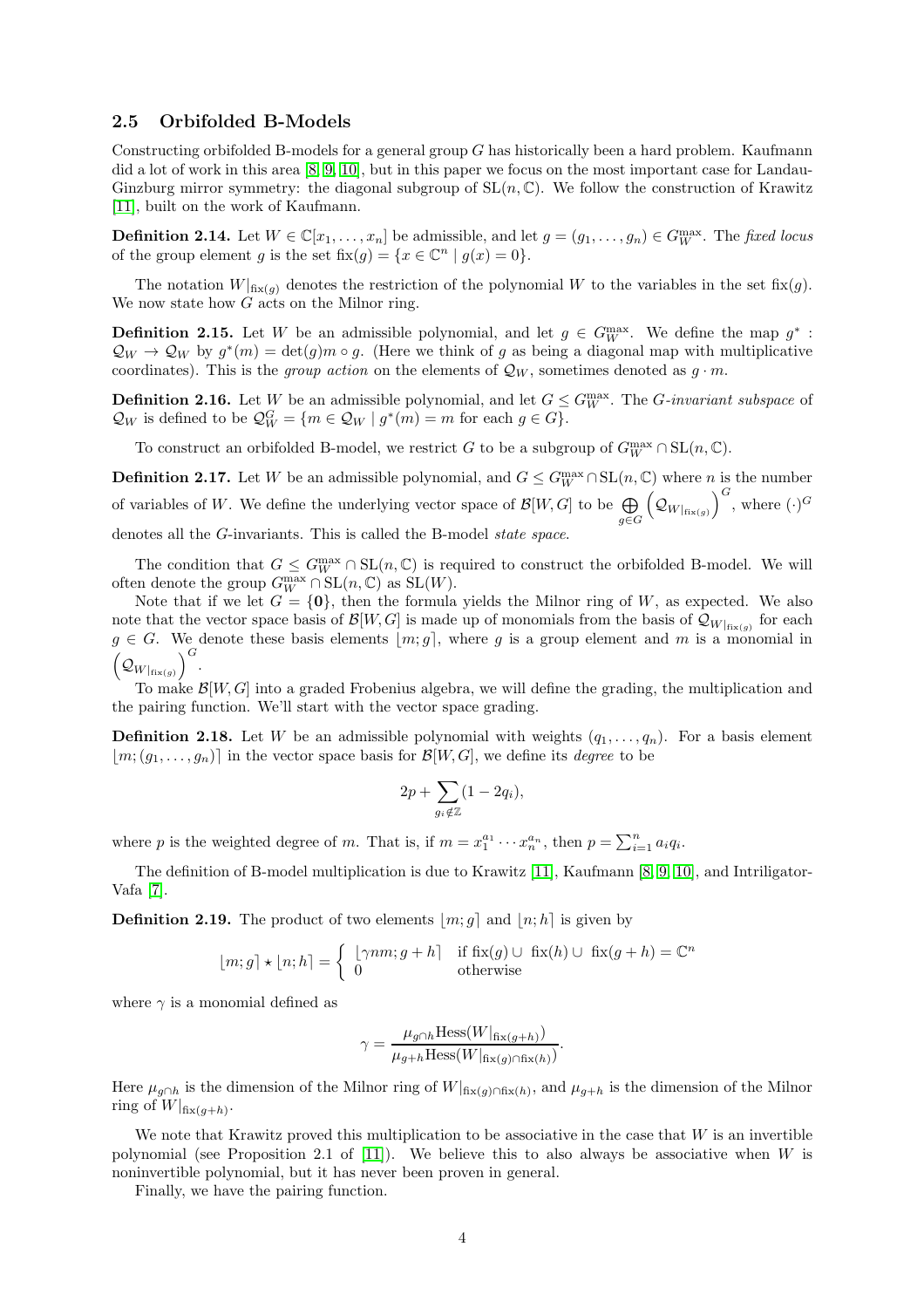**Definition 2.20.** Let  $[m; g]$  and  $[n; h]$  be two basis elements of  $\mathcal{B}[W, G]$ . If  $g = -h$ , then  $\mathcal{Q}_{W|_{fix(g)}}$  is canonically isomorphic to  $\mathcal{Q}_{W|_{fix(h)}}$ . Therefore, we can define the *pairing* on  $B[W,G]$  as follows:

$$
\langle [m; g], [n; h] \rangle = \begin{cases} \langle m, n \rangle_{\mathcal{Q}_{W|_{\text{fix}(g)}}} & \text{if } g = -h, \\ 0 & \text{otherwise.} \end{cases}
$$

One can verify that the orbifolded B-model  $\mathcal{B}[W,G]$ , as it has been defined, is a graded Frobenius algebra.

### 2.6 Isomorphisms of Graded Frobenius Algebras

We will focus on studying isomorphisms between Landau-Ginzburg B-models. The following are some common results about isomorphisms between unorbifolded B-models. We will refer back to these later on in the paper. Note that we consider two polynomials to be equivalent if they define the same singularity at the origin. That is, we say that  $f \sim g$  if there exists a diffeomorphism  $h : \mathbb{C}^n \to \mathbb{C}^n$  such that  $f = g \circ h$ .

Theorem 2.21 (Theorem 2.2.8 of [\[13\]](#page-9-12)). *If*  $W_1$  *and*  $W_2$  *are quasihomogeneous functions fixing the origin, then*  $W_1$  *and*  $W_2$  *are equivalent if and only if their Milnor rings are isomorphic.* 

<span id="page-4-2"></span>Theorem 2.22 (Theorem 5.1.1 of [\[13\]](#page-9-12)). *If two nondegenerate quasihomogeneous polynomials are equivalent, they have the same unordered set of weights.*

<span id="page-4-3"></span>**Theorem 2.23** (Webb's Theorem, Theorem 5.1.3 of [\[13\]](#page-9-12)). Let  $W_1$  and  $W_2$  be nondegenerate quasiho*mogeneous polynomials with the same (ordered) weights. If no elements in*  $Q_{W_1}$  *have weighted degree 1, then*  $W_1$  *and*  $W_2$  *are equivalent.* 

These are all results about B-model isomorphisms using the trivial group  $\{0\}$ . The following is a result includes orbifolded B-models.

<span id="page-4-4"></span>Proposition 2.24 (Proposition 2.3.2 of [\[6\]](#page-9-8)). *Suppose*  $W_1$  *and*  $W_2$  *are nondegenerate, quasihomogeneous polynomials with no variables in common. If*  $G_1 \leq SL(W_1)$  *and*  $G_2 \leq SL(W_2)$ *, then*  $G_1 \times G_2$  *is contained in SL*( $W_1 + W_2$ ),  $G_1 \times G_2$  *fixes*  $W_1 + W_2$ *, and we have an isomorphism* 

$$
\mathcal{B}[W_1, G_1] \otimes \mathcal{B}[W_2, G_2] \cong \mathcal{B}[W_1 + W_2, G_1 \times G_2].
$$

Note that Theorem [2.23](#page-4-3) is a type of Group-Weights result on the B-side. However, Group-Weights does not hold in general for B-models as the next example demonstrates.

<span id="page-4-0"></span>**Example 2.25** (Example 5.1.4 of [\[13\]](#page-9-12)). Let  $W_1 = x^4 + y^4$  and  $W_2 = x^3y + xy^3$ . Both polynomials have weights  $(\frac{1}{4}, \frac{1}{4})$ . The set  $\{1, y, y^2, x, xy, xy^2, x^2, x^2y, x^2y^2\}$  is a basis for both  $\mathcal{Q}_{W_1}$  and  $\mathcal{Q}_{W_2}$ . One can verify that any ring homomorphism from  $\mathcal{Q}_{W_1}$  to  $\mathcal{Q}_{W_2}$  will not be surjective, so we see that  $\mathcal{B}[W_1,\{0\}] \not\cong$  $\mathcal{B}[W_2,\{\bf 0\}]$ . But notice that  $x^2y^2$  has weighted degree 1. We see that any choice of basis for  $\mathcal{Q}_{W_1}$  or  $\mathcal{Q}_{W_2}$ will contain a monomial of weighted degree 1. Therefore this does not contradict Webb's Theorem.

This shows that Group-Weights is not sufficient for B-model isomorphisms. This also shows that deformation invariance does not hold in general on the B-side, since there is no way to deform  $x^4 + y^4$ into  $x^3y + xy^3$  while maintaining isomorphic Milnor rings.

## 3 Isomorphism Extension Theorem

Though the Group-Weights theorem does not hold in general for B-models, we still want to find instances where it does. So given equivalent singularities  $W_1, W_2$  with a common group  $G \le SL(n, \mathbb{C})$  that fixes them both, we want to find cases when their corresponding B-models  $\mathcal{B}[W_1, G]$  and  $\mathcal{B}[W_2, G]$  are also isomorphic. We will need to impose a condition on our polynomials and groups, which condition in part stems from the following definition.

<span id="page-4-1"></span>**Definition 3.1** (Property  $(*)$  of [\[6\]](#page-9-8)). Let W be a nondegenerate, invertible polynomial, and let G be an admissible group of symmetries of W. The pair  $(W, G)$  has *Property*  $(*)$  if

1. W can be decomposed as  $W = \sum_{i=1}^{M} W_i$ , where the  $W_i$  are themselves invertible polynomials having no variables in common with any other  $W_j$ .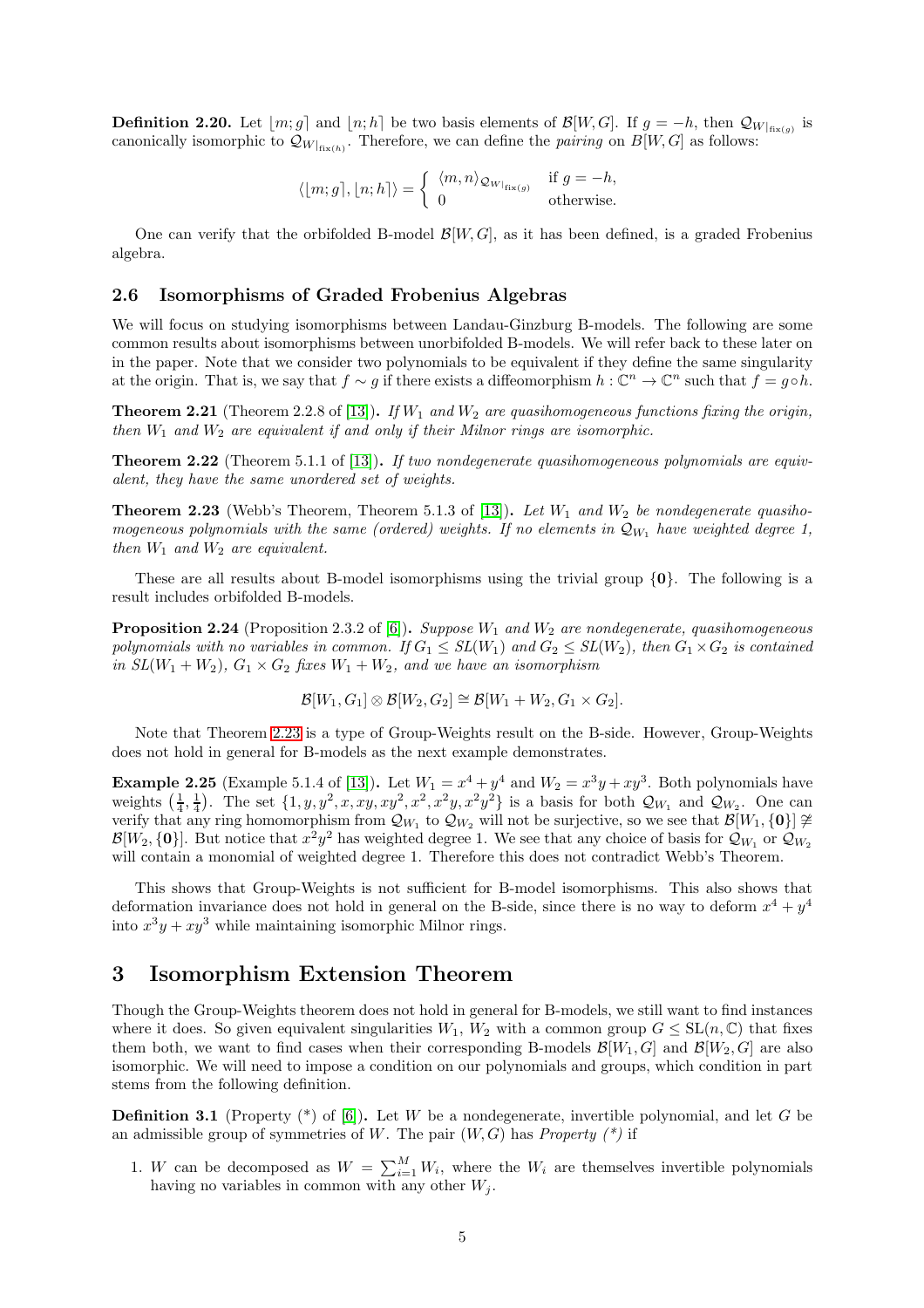- 2. For any element g of G whose associated sector  $A_g \subseteq A[W,G]$  is nonempty, and for each  $i \in$  $\{1, \ldots, M\}$  the action of g fixes either all of the variables in  $W_i$  or none of them.
- 3. For any element g' of  $G<sup>T</sup>$  whose associated sector of  $\mathcal{B}_{g'} \subseteq \mathcal{B}[W<sup>T</sup>, G<sup>T</sup>]$  is nonempty, and for each  $i \in \{1, \ldots, M\}$  the action of  $g'$  fixes either all of the variables in  $W_i^T$  or none of them.

Here the *sector* of an A- or B-model corresponding to a group element g refers to the subset of the vector space basis containing the elements of the form  $|m; g|$ .

Property (\*) in [\[6\]](#page-9-8) is a generalization of the *well behaved* condition for a polynomial/group pair (W, G) given in Definition [1.1.](#page-1-0) We note that for the following polynomials, any possible choice of group (that fixes the polynomial and is contained in  $SL(n, \mathbb{C})$  will form a well-behaved pair: fermats, loops in any number of variables, and any admissible polynomial in two variables. We can further admit arbitrary sums of fermat and loop polynomials in distinct variables, together with any of their symmetry groups (see Remark 1.1.1 of [\[6\]](#page-9-8)).

<span id="page-5-0"></span>**Theorem 3.2.** Let  $W_1$  and  $W_2$  be admissible polynomials with  $\phi : \mathcal{Q}_{W_1} \to \mathcal{Q}_{W_2}$  an equivariant isomor*phism of graded Frobenius algebras, and let*  $G$  *be a group that preserves both*  $W_1$  *and*  $W_2$ *. If*  $(W_1, G)$  *and*  $(W_2, G)$  are well behaved, then  $\phi$  extends to an isomorphism  $\psi : \mathcal{B}[W_1, G] \to \mathcal{B}[W_2, G]$ .

Consider the following diagram:

$$
\mathcal{B}[W_1, G] \xrightarrow{\psi} \mathcal{B}[W_2, G] \n\uparrow \qquad \uparrow \qquad \uparrow \qquad \uparrow \qquad \uparrow \qquad \uparrow \qquad \uparrow \qquad \downarrow \qquad \downarrow \qquad \downarrow \qquad \downarrow \qquad \downarrow \qquad \downarrow \qquad \downarrow \qquad \downarrow \qquad \downarrow \qquad \downarrow \qquad \downarrow \qquad \downarrow \qquad \downarrow \qquad \downarrow \qquad \downarrow \qquad \downarrow \qquad \downarrow \qquad \downarrow \qquad \downarrow \qquad \downarrow \qquad \downarrow \qquad \downarrow \qquad \downarrow \qquad \downarrow \qquad \downarrow \qquad \downarrow \qquad \downarrow \qquad \downarrow \qquad \downarrow \qquad \downarrow \qquad \downarrow \qquad \downarrow \qquad \downarrow \qquad \downarrow \qquad \downarrow \qquad \downarrow \qquad \downarrow \qquad \downarrow \qquad \downarrow \qquad \downarrow \qquad \downarrow \qquad \downarrow \qquad \downarrow \qquad \downarrow \qquad \downarrow \qquad \downarrow \qquad \downarrow \qquad \downarrow \qquad \downarrow \qquad \downarrow \qquad \downarrow \qquad \downarrow \qquad \downarrow \qquad \downarrow \qquad \downarrow \qquad \downarrow \qquad \downarrow \qquad \downarrow \qquad \downarrow \qquad \downarrow \qquad \downarrow \qquad \downarrow \qquad \downarrow \qquad \downarrow \qquad \downarrow \qquad \downarrow \qquad \downarrow \qquad \downarrow \qquad \downarrow \qquad \downarrow \qquad \downarrow \qquad \downarrow \qquad \downarrow \qquad \downarrow \qquad \downarrow \qquad \downarrow \qquad \downarrow \qquad \downarrow \qquad \downarrow \qquad \downarrow \qquad \downarrow \qquad \downarrow \qquad \downarrow \qquad \downarrow \qquad \downarrow \qquad \downarrow \qquad \downarrow \qquad \downarrow \qquad \downarrow \qquad \downarrow \qquad \downarrow \qquad \downarrow \qquad \downarrow \qquad \downarrow \qquad \downarrow \qquad \downarrow \qquad \downarrow \qquad \downarrow \qquad \downarrow \qquad \downarrow \qquad \downarrow \qquad \downarrow \qquad \downarrow \qquad \downarrow \qquad \downarrow \qquad \downarrow \qquad \downarrow \qquad \downarrow \qquad \downarrow \qquad \downarrow \qquad \downarrow \qquad \downarrow \qquad \downarrow \qquad \downarrow \qquad
$$

The bottom horizontal arrow is the isomorphism we are given by hypothesis. The dashed vertical arrows represent an orbifolding (and, generally speaking, there won't exist an isomorphism going from bottom to top). The top horizontal arrow is the map that is conjectured to exist. In essence, we want to take the map  $\phi$  that we are given, and use it to create an isomorphism of orbifolded B-models.

*Proof.* By hypothesis, there exists an equivariant isomorphism  $\phi : Q_{W_1} \to Q_{W_2}$ . Also by hypothesis, we'll assume that  $\phi$  is equivariant with respect to G. Suppose that a monomial basis for  $\mathcal{Q}_{W_1}$  is  $\text{span}_{\mathbb{C}}\{m_1 =$  $1, \ldots, m_k$ . We obtain a basis for  $\mathcal{Q}_{W_2}$  with  $\text{span}_{\mathbb{C}}\{\phi(m_1) = 1, \ldots, \phi(m_k)\}.$ 

Suppose that  $(Q_{W_1})^G = \text{span}_{\mathbb{C}}\{p_1,\ldots,p_l\}$ , where each  $p_i = m_j$  for some j, and  $l \leq k$ . Since  $\phi$  is equivariant, we have that  $g \cdot \phi(p_i) = \phi(g \cdot p_i) = \phi(p_i)$ . Therefore  $\text{span}_{\mathbb{C}}\{\phi(p_1), \dots, \phi(p_i)\} \subseteq (\mathcal{Q}_{W_2})^G$ . But if we take an  $m_i$  not preserved under the action of G, we get  $g \cdot \phi(m_i) = \phi(g \cdot m_i) = \phi(cm_i) = c\phi(m_i)$ for some constant  $c \neq 1$ . Therefore  $(Q_{W_2})^G = \text{span}_{\mathbb{C}}\{\phi(p_1), \dots, \phi(p_i)\}.$ 

Notice that the same process works even if we first restrict  $W_1$  to a fixed locus of a group element. So for  $(Q_{W_1|_{\text{fix}(g)}})^G$ , we can write it as span<sub>C</sub>{r<sub>i</sub>} where the r<sub>i</sub> form a subset of the m<sub>i</sub>. We see that  $\left(\mathcal{Q}_{W_2|_{\text{fix}(g)}}\right)^G = \text{span}_{\mathbb{C}}\{\phi(r_i)\}\$ as before. This gives us the following: there are (not necessarily distinct) group elements  $h_1, \ldots, h_l$  such that

$$
\mathcal{B}[W_1, G] = \text{span}_{\mathbb{C}}\{ [p_1; h_1], \dots, [p_l; h_l] \}, \n\mathcal{B}[W_2, G] = \text{span}_{\mathbb{C}}\{ [\phi(p_1); h_1], \dots, [\phi(p_l); h_l] \}.
$$

Now define the map  $\psi : \mathcal{B}[W_1, G] \to \mathcal{B}[W_2, G]$  by  $\psi([p_i; h_i]) = [\phi(p_i); h_i]$ . Notice that  $\psi$  is a welldefined bijection that preserves the vector space grading. Also  $\psi$  maps the identity  $\ket{1;0}$  to the identity  $|1; 0|.$ 

That  $\psi$  preserves the pairing is also easy to show. Let  $B_1 = \mathcal{B}[W_1, G]$  and  $B_2 = \mathcal{B}[W_2, G]$ . Using the properties of pairings, we have for  $h_i + h_j = 0$ ,

$$
\langle [p_i; h_i], [p_j; h_j] \rangle_{B_1} = \langle p_i, p_j \rangle_{\mathcal{Q}_{W_1}} = \langle \phi(p_i), \phi(p_j) \rangle_{\mathcal{Q}_{W_2}} = \langle [\phi(p_i); h_i], [\phi(p_j); h_j] \rangle_{B_2}.
$$

Since all other pairings are zero, this shows that  $\psi$  respects the pairing.

Now for the products. For basis elements  $\alpha, \beta$  of  $B_1$ , we want to show that  $\psi(\alpha \star \beta) = \psi(\alpha) \star \psi(\beta)$ . We'll consider the case where  $\operatorname{fix}(h_i) \cup \operatorname{fix}(h_j) \cup \operatorname{fix}(h_i + h_j) = \mathbb{C}^n$ . Otherwise, both products will be zero. First,

$$
\psi(\alpha \star \beta) = \psi([p_i; h_i] \star [p_j; h_j]) = \psi([\gamma_1 p_i p_j; h_i + h_j]) = [\phi(\gamma_1 p_i p_j); h_i + h_j] = [\phi(\gamma_1)\phi(p_i p_j); h_i + h_j].
$$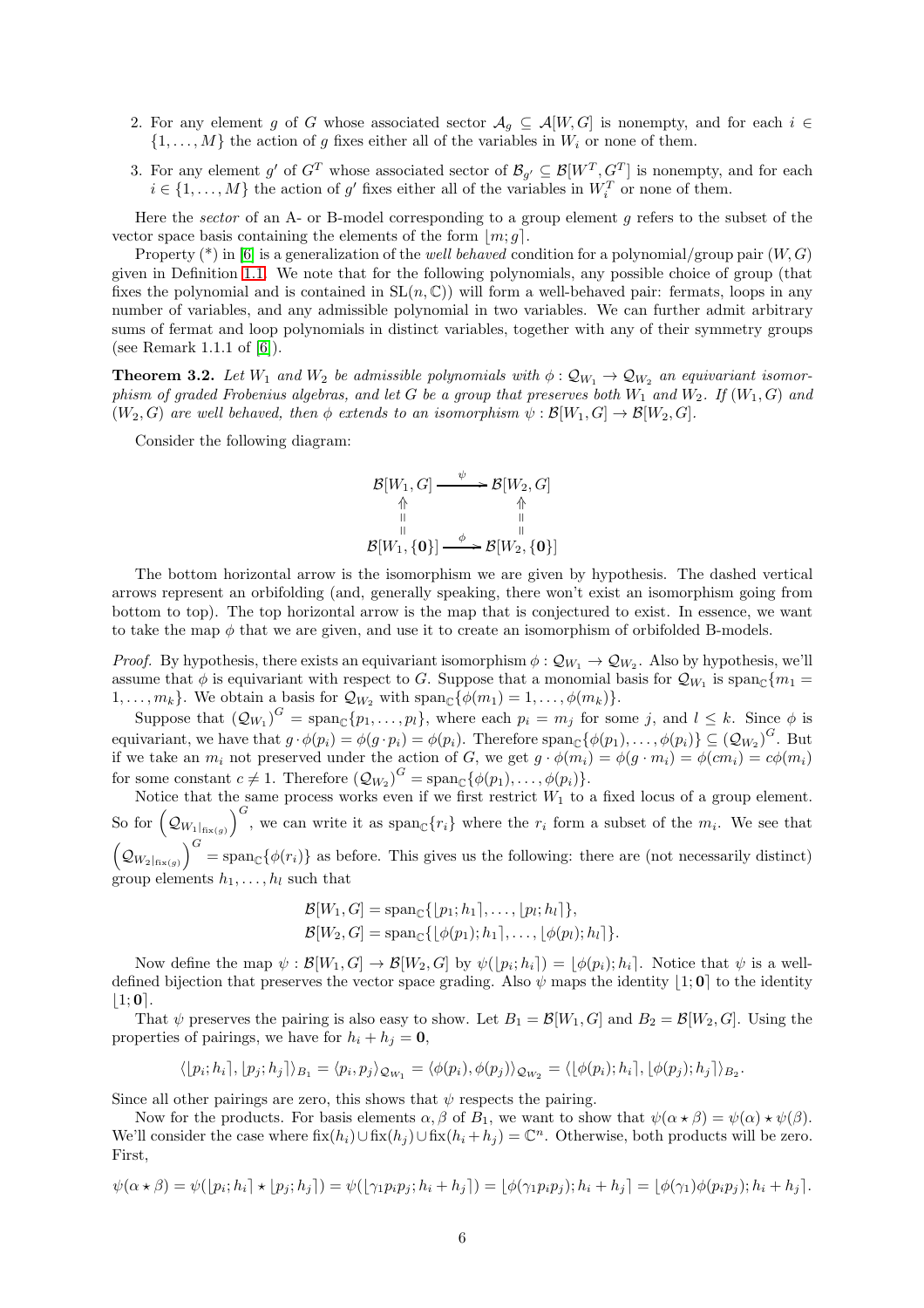The last equality comes from considering  $\gamma_1$  as a monomial in  $\mathcal{Q}_{W_1}$ . Here we have

$$
\gamma_1 = \frac{\mu_{h_i \cap h_j} \text{Hess}(W_1|_{\text{fix}(h_i + h_j)})}{\mu_{h_i + h_j} \text{Hess}(W_1|_{\text{fix}(h_i) \cap \text{fix}(h_j)})}.
$$

Second, we have

$$
\psi(\alpha) \star \psi(\beta) = [\phi(p_i); h_i] \star [\phi(p_j); h_j] = [\gamma_2 \phi(p_i) \phi(p_j); h_i + h_j] = [\gamma_2 \phi(p_i p_j); h_i + h_j].
$$

Here we have

$$
\gamma_2 = \frac{\mu_{h_i \cap h_j} \text{Hess}(W_2|_{\text{fix}(h_i + h_j)})}{\mu_{h_i + h_j} \text{Hess}(W_2|_{\text{fix}(h_i) \cap \text{fix}(h_j)})}
$$

.

Previously, we computed bases for the Milnor rings of  $W_1$  and  $W_2$  after restricting to fixed loci and taking G-invariants. Since the dimension remained the same between  $W_1$  and  $W_2$  after these operations, we see that  $\mu_{h_i \cap h_j}$  for  $W_1$  equals  $\mu_{h_i \cap h_j}$  for  $W_2$  and similarly for  $\mu_{h_i+h_j}$ . So it just remains to check how  $\phi$  deals with the respective Hessians. That is, we will have  $\left[\phi(\gamma_1)\phi(p_ip_j); h_i + h_j\right] = \left[\gamma_2\phi(p_ip_j); h_i + h_j\right]$ if we can show  $\phi(\gamma_1) = \gamma_2$ . We'll consider the behavior of group elements, and break this down into cases.

*Case 1*:  $h_i = h_j = 0$ . Notice that  $W_i$  restricted to the fixed locus is just  $W_i$  again. So the Hessians divide each other, which shows that  $\gamma_1 = \gamma_2$ . Further,  $\mu_{h_i \cap h_j} = \mu_{h_i + h_j}$ , which shows that  $\gamma_1 = \gamma_2 = 1$ . Therefore  $\phi(\gamma_1) = \gamma_2$ .

*Case 2*: one of  $h_i, h_j = 0$ . Without loss of generality,  $h_i = 0$ . So  $\gamma_1 = \frac{\mu_{h_j} \text{Hess}(W_1|_{\text{fix}(h_j)})}{\text{Hess}(W_1|_{\text{fix}(h_j)})}$  $\frac{\mu_{h_j}(\mathbf{H}_{\text{in}}(h_j))}{\mu_{h_j} \text{Hess}(W_1|_{\text{fix}(h_j)})} = 1.$ 

Similarly,  $\gamma_2 = 1$ . Therefore  $\phi(\gamma_1) = \gamma_2$ .

*Case 3*: Both  $h_i, h_j$  are nonzero. By hypothesis on the behavior of our group elements, we will have the fixed locus of  $h_i$  and  $h_j$  trivial. But  $h_i + h_j$  must be 0 in order to get a nonzero product. Therefore  $\gamma_1 = \frac{\text{Hess}(W_1)}{W_1}$  $\frac{\mathrm{s}(W_1)}{\mu},\,\gamma_2=\frac{\mathrm{Hess}(W_2)}{\mu}$  $\frac{\partial \langle W_1 \rangle}{\partial \mu}$ . We will have  $\phi(\gamma_1) = \gamma_2$  if we can show that  $\phi(\text{Hess}(W_1)) = \text{Hess}(W_2)$ .

<span id="page-6-0"></span>**Lemma 3.3.** *If*  $\phi$  :  $\mathcal{B}[W_1, \{0\}] \rightarrow \mathcal{B}[W_2, \{0\}]$  *is an isomorphism of B-models, then*  $\phi(Hess(W_1)) =$  $Hess(W_2)$ .

*Proof.* Let  $B_1 = \mathcal{B}[W_1, \{0\}]$  and  $B_2 = \mathcal{B}[W_2, \{0\}]$ . Suppose  $m_1, m_2$  are monomials in the basis of  $B_1$ such that  $m_1m_2$  spans the sector of highest degree in  $B_1$ . Since  $\phi$  is an isomorphism, we can write  $\mathcal{B}_2 = \text{span}_{\mathbb{C}}\{\phi(m) \mid m \text{ is a basis element of } B_1\}.$  Also, we know that  $\phi$  preserves pairings:

$$
\langle m_1, m_2 \rangle_{B_1} = \langle \phi(m_1), \phi(m_2) \rangle_{B_2}.
$$

Recall that  $m_1 m_2 = \frac{\langle m_1, m_2 \rangle_{B_1}}{\langle m_1, m_2 \rangle_{B_1}}$  $\frac{m_{2}/B_1}{\mu}$  Hess( $W_1$ ), where  $\mu = \dim(B_1)$ . Since  $B_1 \cong B_2$ , we also have that

 $\mu = \dim(B_2)$ . Now note that  $\text{Hess}(W_1) = \frac{\mu(m_1 m_2)}{\langle m_1, m_2 \rangle_{B_1}}$ . Apply  $\phi$ :

$$
\phi(\text{Hess}(W_1)) = \phi\left(\frac{\mu(m_1m_2)}{\langle m_1, m_2 \rangle_{B_1}}\right) = \frac{\mu\phi(m_1m_2)}{\langle m_1, m_2 \rangle_{B_1}} = \frac{\mu\phi(m_1m_2)}{\langle \phi(m_1), \phi(m_2) \rangle_{B_2}}.
$$

On the other hand, we know by the isomorphism that the element  $\phi(m_1m_2) = \phi(m_1)\phi(m_2)$  spans the sector of highest degree in  $B_2$ . We have that  $\phi(m_1)\phi(m_2) = \frac{\langle \phi(m_1), \phi(m_2) \rangle_{B_2}}{\mu}$  Hess $(W_2)$ . So then

$$
\text{Hess}(W_2) = \frac{\mu\phi(m_1)\phi(m_2)}{\langle\phi(m_1), \phi(m_2)\rangle_{B_2}} = \frac{\mu\phi(m_1m_2)}{\langle\phi(m_1), \phi(m_2)\rangle_{B_2}}.
$$

This shows that  $\phi(\text{Hess}(W_1)) = \text{Hess}(W_2)$ , as desired.

Back to the theorem now, we have by Lemma [3.3](#page-6-0) the result we were seeking. So this verifies Case 3. And, we notice, that this is enough to prove the theorem.  $\Box$ 

We can now generalize the result to sums of polynomials.

 $\Box$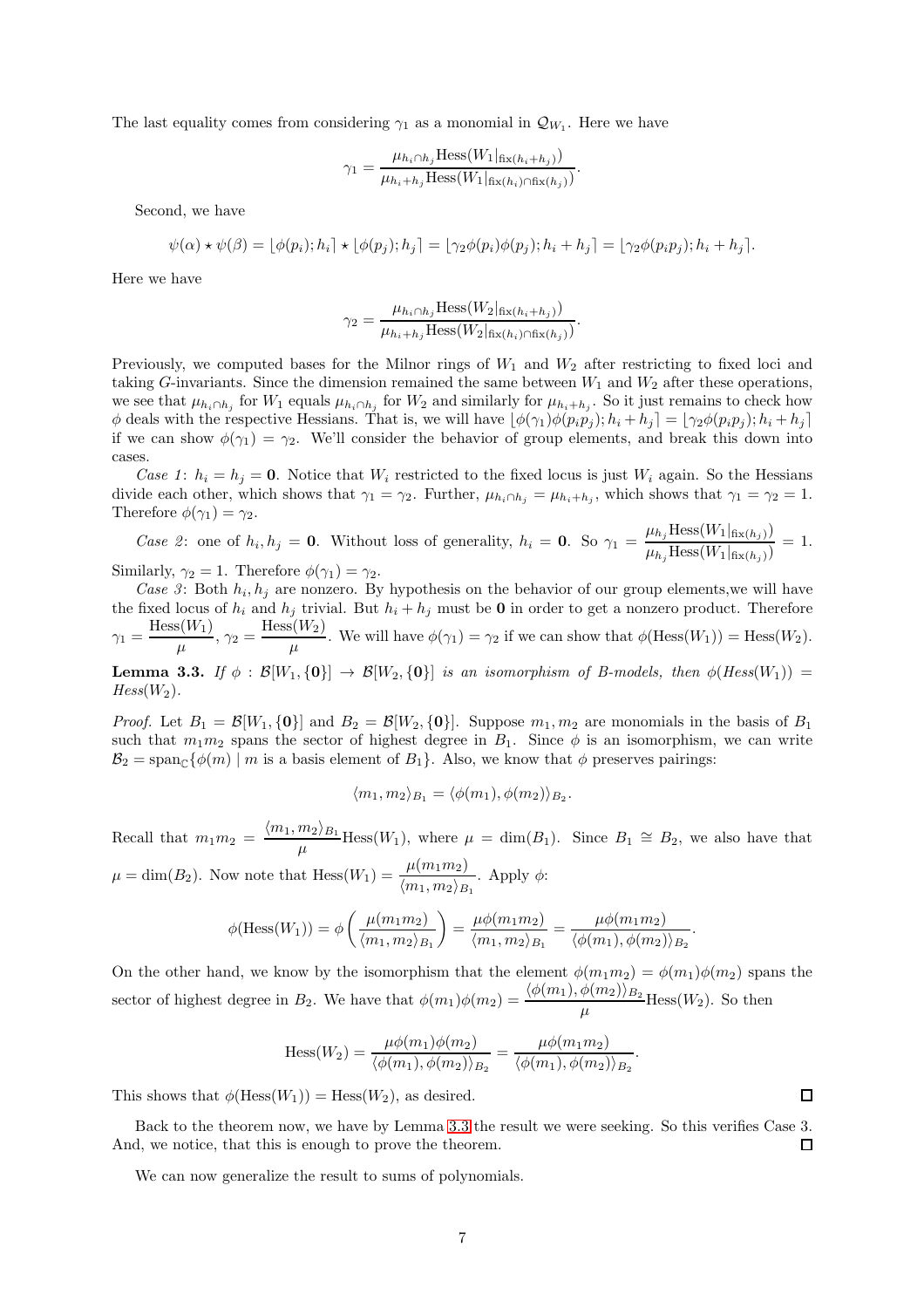<span id="page-7-1"></span>Corollary 3.4. Let  $W = W_1 + W_2$  and  $V = V_1 + V_2$  be sums of admissible polynomials in distinct variables *where*  $\phi_i: Q_{W_i} \to Q_{V_i}$  *is an equivariant isomorphism of graded Frobenius algebras for each i. If*  $(W_i, G_i)$ *and*  $(V_i, G_i)$  *form well-behaved pairs for each i*, *then there exists an isomorphism*  $\psi : \mathcal{B}[W, G] \to \mathcal{B}[V, G]$ *where*  $G = G_1 \times G_2$ *.* 

*Proof.* First we'll construct an isomorphism  $\phi : \mathcal{B}[W, {\bf{0}}] \to \mathcal{B}[V, {\bf{0}}]$  using the  $\phi_i$ .

*Claim*: By the tensor product structure (see Proposition [2.24\)](#page-4-4), we know that any monomial  $m_i$  in the basis of  $\mathcal{Q}_W$  can be written as  $\alpha_i\beta_i$  where the  $\alpha_i$  is in the basis of  $\mathcal{Q}_{W_1}$  and the  $\beta_i$  is in the basis of  $\mathcal{Q}_{W_2}$ . We can define  $\phi$  by  $\phi : m_i \mapsto \phi_1(\alpha_i)\phi_2(\beta_i)$  and extend linearly.

*Proof of Claim*: It is easy to verify that  $\phi$  is a bijection, is linear, sends the identity to the identity, and preserves degrees. To show that  $\phi$  respects the pairing, we note that

$$
\langle \phi(m_i), \phi(m_j) \rangle_{Q_V} = \langle \phi_1(\alpha_i) \phi_2(\beta_i), \phi_1(\alpha_j) \phi_2(\beta_j) \rangle_{Q_V}
$$
  
\n
$$
= \langle \phi_1(\alpha_i), \phi_1(\alpha_j) \rangle_{Q_{V_1}} \langle \phi_2(\beta_i), \phi_2(\beta_j) \rangle_{Q_{V_2}}
$$
  
\n
$$
= \langle \alpha_i, \alpha_j \rangle_{Q_{W_1}} \langle \beta_i, \beta_j \rangle_{Q_{W_2}}
$$
  
\n
$$
= \langle \alpha_i \beta_i, \alpha_j \beta_j \rangle_{Q_W}
$$
  
\n
$$
= \langle m_i, m_j \rangle_{Q_W}.
$$

For the products, we note that

$$
\phi(m_i m_j) = \phi(\alpha_i \beta_i \alpha_j \beta_j) = \phi(\alpha_i \alpha_j \beta_i \beta_j) = \phi_1(\alpha_i \alpha_j) \phi_2(\beta_i \beta_j) = \phi_1(\alpha_i) \phi_1(\alpha_j) \phi_2(\alpha_i) \phi_2(\alpha_j)
$$
  
= 
$$
\phi_1(\alpha_i) \phi_2(\beta_i) \phi_1(\alpha_j) \phi_2(\beta_j) = \phi(\alpha_i \beta_i) \phi(\alpha_j \beta_j) = \phi(m_i) \phi(m_j).
$$

Therefore  $\phi$  really is an isomorphism of graded Frobenius algebras. We further check that  $\phi$  is equivariant: for  $g \in G$ , we have  $g \cdot \phi(m) = g \cdot (\phi_1(\alpha)\phi_2(\beta)) = (g \cdot \phi_1(\alpha))(g \cdot \phi_2(\beta))$ , since  $\alpha$  and  $\beta$  are in distinct variables,  $= \phi_1(q \cdot \alpha) \phi_2(q \cdot \beta)$ , since  $\phi_1$  and  $\phi_2$  are equivariant,  $= \phi(q \cdot m)$ .

Now given our map  $\phi$ , we see that W and V are equivalent singularities. Construct map  $\psi$  as before, but with using  $\phi$  as the base map. The only thing left to check is that  $\psi$  respects products for group elements with nontrivial fixed locus. First note that with the  $W_i$  in distinct variables, the block matrix structure of the second parital derivatives of W will give us  $Hess(W) = Hess(W_1)Hess(W_2)$ . It follows that  $\phi$  sends Hess( $W_i$ ) to Hess( $V_i$ ) by Lemma [3.3](#page-6-0) and by construction. Now the group elements g, h have to fix all the variables in either  $W_1$  or  $W_2$  by the hypothesis of the symmetry group structure. This way any quotient of Hessians will reduce to either Hess( $W_1$ ) or Hess( $W_2$ ). This shows that  $\psi$  respects the products, and gives us the desired isomorphism.  $\Box$ 

We now include a brief result on equivariant isomorphisms.

<span id="page-7-2"></span>**Lemma 3.5.** *Suppose*  $(W, G)$  *and*  $(V, G)$  *are well behaved. Then an isomorphism*  $\phi : Q_W \to Q_V$  *is equivariant if and only if we have equivariant isomorphisms*  $\phi_i : Q_{W_i} \to Q_{V_i}$  for each i.

*Proof.* ( $\Rightarrow$ ) Suppose that  $\phi : Q_W \to Q_V$  is an equivariant isomorphism of graded Frobenius algebras. We can write  $W = W_1 + \cdots + W_n$  and  $V = V_1 + \cdots + V_n$  where each  $W_i$  is in the same variables as  $V_i$ but  $W_i$  is in distinct variables from  $W_j$  for all  $i \neq j$ . We can also write  $G = G_1 \times \cdots \times G_n$ , where  $G_i$ preserves either all or none of the variables of  $W_i, V_i$  for each i. By Proposition [2.24,](#page-4-4) we can consider  $Q_W \cong Q_{W_1} \otimes \cdots \otimes Q_{W_n}$  and  $Q_V \cong Q_{V_1} \otimes \cdots \otimes Q_{V_n}$ . From the tensor product structure, we find that there exists a basis of each  $\mathcal{Q}_{W_i}$  that is a subset of a basis of  $\mathcal{Q}_W$ . By restricting  $\phi$  to the variables of  $W_i$ , we obtain an equivariant isomorphism  $\phi_i: \mathcal{Q}_{W_i} \to \mathcal{Q}_{V_i}$  for each i.

( $\Leftarrow$ ) Conversely, suppose that we have equivariant isomorphisms  $\phi_i : Q_{W_i} \to Q_{V_i}$  for each i. The argument in the proof of Corollary [3.4](#page-7-1) shows how to construct an equivariant isomorphism  $\phi : Q_W \to Q_V$ in the case that  $n = 2$ . Extending by induction gives us the result for all n.  $\Box$ 

We are now ready to obtain the main result of the paper.

<span id="page-7-0"></span>**Theorem 3.6.** *Let*  $(W, G)$  *and*  $(V, G)$  *be well behaved.* If  $\phi : Q_W \to Q_V$  *is an equivariant isomorphism of graded Frobenius algebras, then*  $\phi$  *extends to an isomorphism*  $\psi : \mathcal{B}[W, G] \to \mathcal{B}[V, G]$ *.* 

*Proof.* Given  $\phi : Q_W \to Q_V$  an equivariant isomorphism of graded Frobenius algebras, we can apply Lemma [3.5](#page-7-2) to obtain  $\phi_i$ :  $\mathcal{Q}_{W_i} \to \mathcal{Q}_{V_i}$  that are also equivariant isomorphisms of graded Frobenius algebras. We can then extend Corollary [3.4](#page-7-1) by induction in the case that  $W = W_1 + \cdots + W_n$  and  $V = V_1 + \cdots + V_n$  are sums of admissible polynomials in distinct variables such that each  $W_i$  is singularity equivalent to  $V_i$ , and  $G_i$  is a group that preserves both  $W_i$  and  $V_i$  for each i such that each group element of  $G_i$  fixes either all or none of the variables of  $W_i$  and  $V_i$ .  $\Box$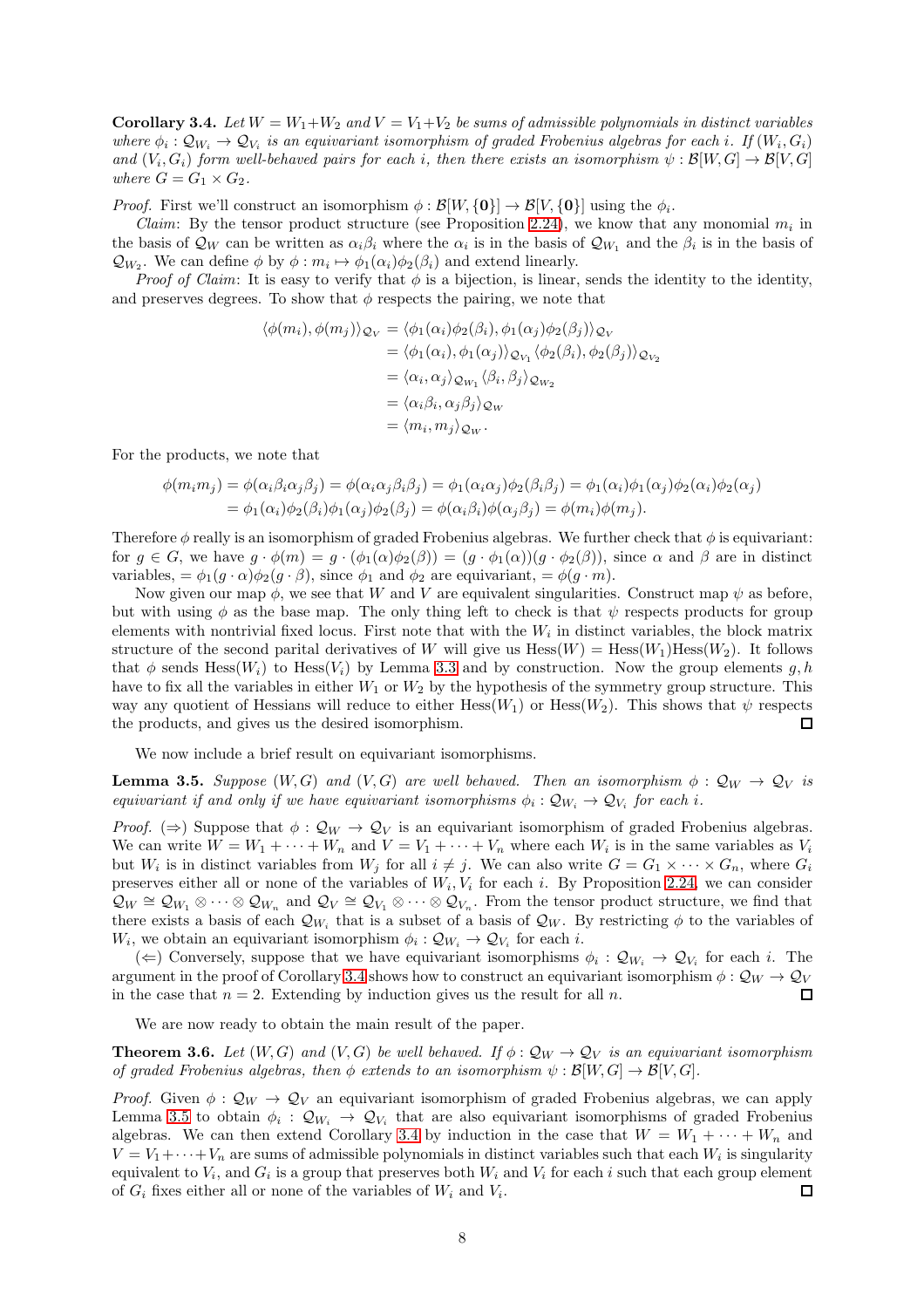Theorem [3.6](#page-7-0) actually applies to a large class of isomorphisms. For example, any diagonal isomorphism is equivariant.

**Definition 3.7.** Suppose  $\phi : B_1 \to B_2$  is an isomorphism of B-models. Say that  $B_1$  has basis  $\{a_1, \ldots, a_n\}$ and  $B_2$  has basis  $\{b_1, \ldots, b_n\}$ . We say that  $\phi$  is *diagonal* if we can write  $\phi(a_i) = c_i b_i$  for  $c_i \in \mathbb{C}$  nonzero (possibly after reordering the basis elements).

Theorem 3.8. *Any diagonal isomorphism of Landau-Ginzburg B-models is equivariant.*

*Proof.* Suppose  $\phi : B_1 \to B_2$  is a diagonal isomorphism of B-models. Let  $B_1$  have basis  $\{a_1, \ldots, a_n\}$  and  $B_2$  have basis  $\{b_1, \ldots, b_n\}$ . Write  $\phi(a_i) = c_i b_i$  for  $c_i \in \mathbb{C}$  nonzero (reordering if necessary). Now notice the following. For any  $g \in G$ ,

$$
\phi(g \cdot a_i) = \phi(\det(g)a_i \circ g) = \det(g)\phi(a_i \circ g) = \det(g)c_i(b_i \circ g).
$$
  

$$
g \cdot \phi(a_i) = g \cdot c_ib_i = \det(g)c_i(b_i \circ g).
$$

This happens since  $a_i \circ g$  is just a constant times  $a_i$ . Because  $\phi(g \cdot a_i) = g \cdot \phi(a_i)$  for each i, we see that  $\phi$  is equivariant.  $\Box$ 

## 4 Examples

In the following examples, we will demonstrate how we can apply these results.

<span id="page-8-0"></span>**Example 4.1** (see Theorems 6.3 and 6.6 of [\[4\]](#page-9-13)). We can compute for all  $n \geq 2$ ,

$$
\mathcal{B}[x^2 + y^{2n}, \{\mathbf{0}\}] \longleftrightarrow \mathcal{B}[x^2 + xy^n + y^{2n}, \{\mathbf{0}\}] \longleftrightarrow \mathcal{B}[x^2 + xy^n, \{\mathbf{0}\}]
$$

Label  $B_1 = \mathcal{B}[x^2 + y^{2n}, \{0\}], B_2 = \mathcal{B}[x^2 + xy^n + y^{2n}, \{0\}],$  and  $B_3 = \mathcal{B}[x^2 + xy^n, \{0\}].$  Each unorbifolded B-model has basis  $\text{span}_{\mathbb{C}}\{1, y, \ldots, y^{2n-2}\}.$  We can define a map  $\phi_1 : B_1 \to B_3$  by  $\phi_1(y^a) = c^a y^a$ , where  $c$ is a complex number that satisfies  $c^{2n-2} = \frac{3}{4}$ . We can also define a map  $\phi_2 : B_2 \to B_3$  by  $\phi_2(y^a) = c^a y^a$ , where c is a complex number that satisfies  $c^{2n-2} = -3$ . One can verify that  $\phi_1$  and  $\phi_2$  are isomorphisms of graded Frobenius algebras [\[4\]](#page-9-13). And, since these are diagonal maps, they are equivariant.

If n is odd, then  $G = \langle \left(\frac{1}{2}, \frac{1}{2}\right) \rangle$  fixes each polynomial. By Theorem [3.2,](#page-5-0) we have for all odd  $n > 2$ 

$$
\mathcal{B}[x^2 + y^{2n}, G] \longleftrightarrow \mathcal{B}[x^2 + xy^n + y^{2n}, G] \longleftrightarrow \mathcal{B}[x^2 + xy^n, G]
$$
\n
$$
\uparrow \qquad \qquad \uparrow \qquad \qquad \uparrow \qquad \qquad \uparrow \qquad \uparrow \qquad \uparrow \qquad \uparrow \qquad \uparrow \qquad \uparrow \qquad \uparrow \qquad \uparrow \qquad \uparrow \qquad \uparrow \qquad \uparrow \qquad \uparrow \qquad \uparrow \qquad \uparrow \qquad \uparrow \qquad \uparrow \qquad \uparrow \qquad \uparrow \qquad \uparrow \qquad \uparrow \qquad \uparrow \qquad \uparrow \qquad \uparrow \qquad \uparrow \qquad \uparrow \qquad \uparrow \qquad \uparrow \qquad \uparrow \qquad \uparrow \qquad \uparrow \qquad \uparrow \qquad \uparrow \qquad \uparrow \qquad \uparrow \qquad \uparrow \qquad \uparrow \qquad \uparrow \qquad \uparrow \qquad \uparrow \qquad \uparrow \qquad \uparrow \qquad \uparrow \qquad \uparrow \qquad \uparrow \qquad \uparrow \qquad \uparrow \qquad \uparrow \qquad \uparrow \qquad \uparrow \qquad \uparrow \qquad \uparrow \qquad \uparrow \qquad \uparrow \qquad \uparrow \qquad \uparrow \qquad \uparrow \qquad \uparrow \qquad \uparrow \qquad \uparrow \qquad \uparrow \qquad \uparrow \qquad \uparrow \qquad \uparrow \qquad \uparrow \qquad \uparrow \qquad \uparrow \qquad \uparrow \qquad \uparrow \qquad \uparrow \qquad \uparrow \qquad \uparrow \qquad \uparrow \qquad \uparrow \qquad \uparrow \qquad \uparrow \qquad \uparrow \qquad \uparrow \qquad \uparrow \qquad \uparrow \qquad \uparrow \qquad \uparrow \qquad \uparrow \qquad \uparrow \qquad \uparrow \qquad \uparrow \qquad \uparrow \qquad \uparrow \qquad \uparrow \qquad \uparrow \qquad \uparrow \qquad \uparrow \qquad \uparrow \qquad \uparrow \qquad \uparrow \qquad \uparrow \qquad \uparrow \qquad \uparrow \qquad \uparrow \qquad \uparrow \qquad \uparrow \qquad \uparrow \qquad \uparrow \qquad \uparrow \qquad \uparrow \qquad \uparrow \qquad \uparrow \qquad \uparrow \qquad \uparrow \qquad \uparrow \qquad \uparrow \qquad \uparrow \qquad \uparrow
$$

Applying mirror symmetry to B-models built with invertible polynomials, we get the following mirror diagram.

$$
\mathcal{A}[x^2 + y^{2n}, \langle (\frac{1}{2}, 0), (0, \frac{1}{2n}) \rangle] \longleftrightarrow \mathcal{A}[x^2y + y^n, \langle (-\frac{1}{2n}, \frac{1}{n}) \rangle]
$$
\n
$$
\parallel \qquad \qquad \parallel
$$
\n
$$
\Downarrow \qquad \qquad \Downarrow
$$
\n
$$
\mathcal{A}[x^2 + y^{2n}, \langle (\frac{1}{2}, \frac{1}{2n}) \rangle] \longleftrightarrow \mathcal{A}[x^2y + y^n, \langle (\frac{n-1}{2n}, \frac{1}{n}) \rangle]
$$

Here the unorbifolded B-models in the previous diagram correspond to the top row of A-models in the above diagram. The orbifolded B-models of the previous diagram correspond to the A-models on the bottom row in the above diagram. Notice that the isomorphism  $\mathcal{A}[x^2 + y^{2n}, \langle (\frac{1}{2}, \frac{1}{2n}) \rangle] \cong$  $\mathcal{A}[x^2y + y^n, \langle(\frac{n-1}{2n}, \frac{1}{n})\rangle]$  is the result of the B-model isomorphisms we just computed together with mirror symmetry. Further note that the groups used for these A-models are distinct. Therefore, this is a new isomorphism of A-models that does not stem from the Group-Weights theorem. Hence Theorem [3.2](#page-5-0) tells us not only about isomorphisms of B-models, but can also be used to find new isomorphisms between A-models.

Example 4.2. Singularity theory suggests that adding *quadratic forms* in distinct variables to polynomials will do nothing to affect the type of singularity defined. However, it is not immediately clear how the orbifolded Milnor ring structure of such an augmented polynomial will be affected.